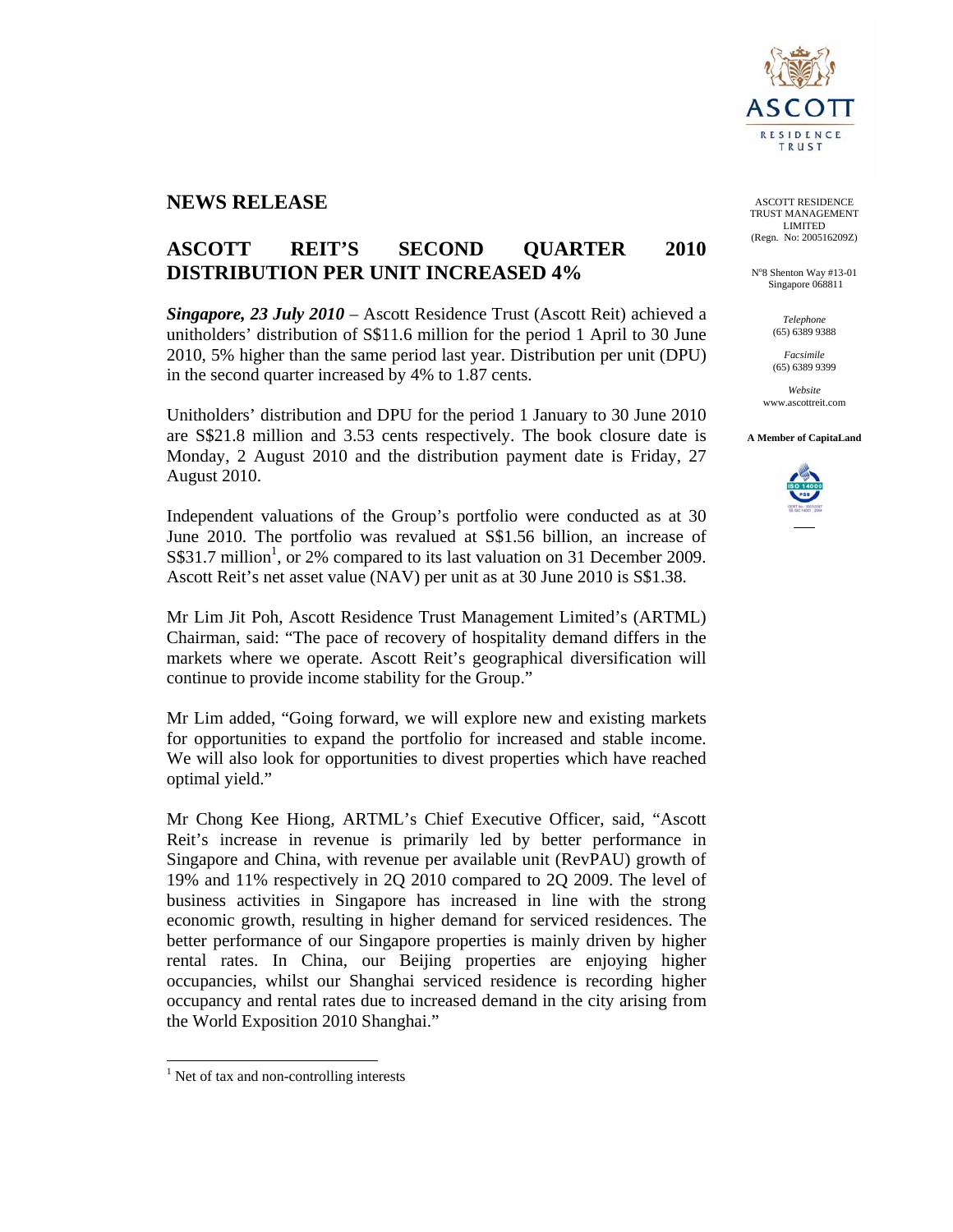Mr Chong added, "Singapore's performance would have been higher if not for the phased renovation of the two properties in 2Q 2010. We have since completed the refurbishment of the Singapore properties and have relaunched them in July amidst a buoyant market. The two properties are expected to continue to benefit from the strong demand, with renovated apartments enjoying premium rates. We have also embarked on refurbishments for selected properties in Vietnam and China. These asset enhancement initiatives will increase the returns of our portfolio in the long term."

*Summary of Results*

|                                                       | 2Q 2010 | <b>2Q 2009</b> | Better/<br>(Worse)<br>$+/-$ |
|-------------------------------------------------------|---------|----------------|-----------------------------|
| <b>Revenue (S\$ million)</b>                          | 44.4    | 43.0           | $+3%$                       |
| <b>Gross Profit (S\$ million)</b>                     | 20.8    | 20.8           |                             |
| <b>Unitholders' Distribution (S\$ million)</b>        | 11.6    | 11.0           | $+5%$                       |
| DPU (S cents)                                         | 1.87    | 1.79           | $+4%$                       |
| <b>Revenue Per Available Unit (RevPAU)</b><br>S\$/day | 125     | 119            | $+5%$                       |

## *2Q 2010 vs 2Q 2009*

### *1H2010 vs 1H2009*

|                                                       | 1H2010 | 1H2009 | Better/<br>(Worse)<br>$+/-$ |
|-------------------------------------------------------|--------|--------|-----------------------------|
| <b>Revenue (S\$ million)</b>                          | 87.9   | 85.1   | $+3%$                       |
| <b>Gross Profit (S\$ million)</b>                     | 40.9   | 40.7   | $+1\%$                      |
| <b>Unitholders' Distribution (S\$ million)</b>        | 21.8   | 21.9   |                             |
| <b>DPU</b> (S cents)                                  | 3.53   | 3.55   | $-1\%$                      |
| <b>Revenue Per Available Unit (RevPAU)</b><br>S\$/day | 123    | 120    | $+3\%$                      |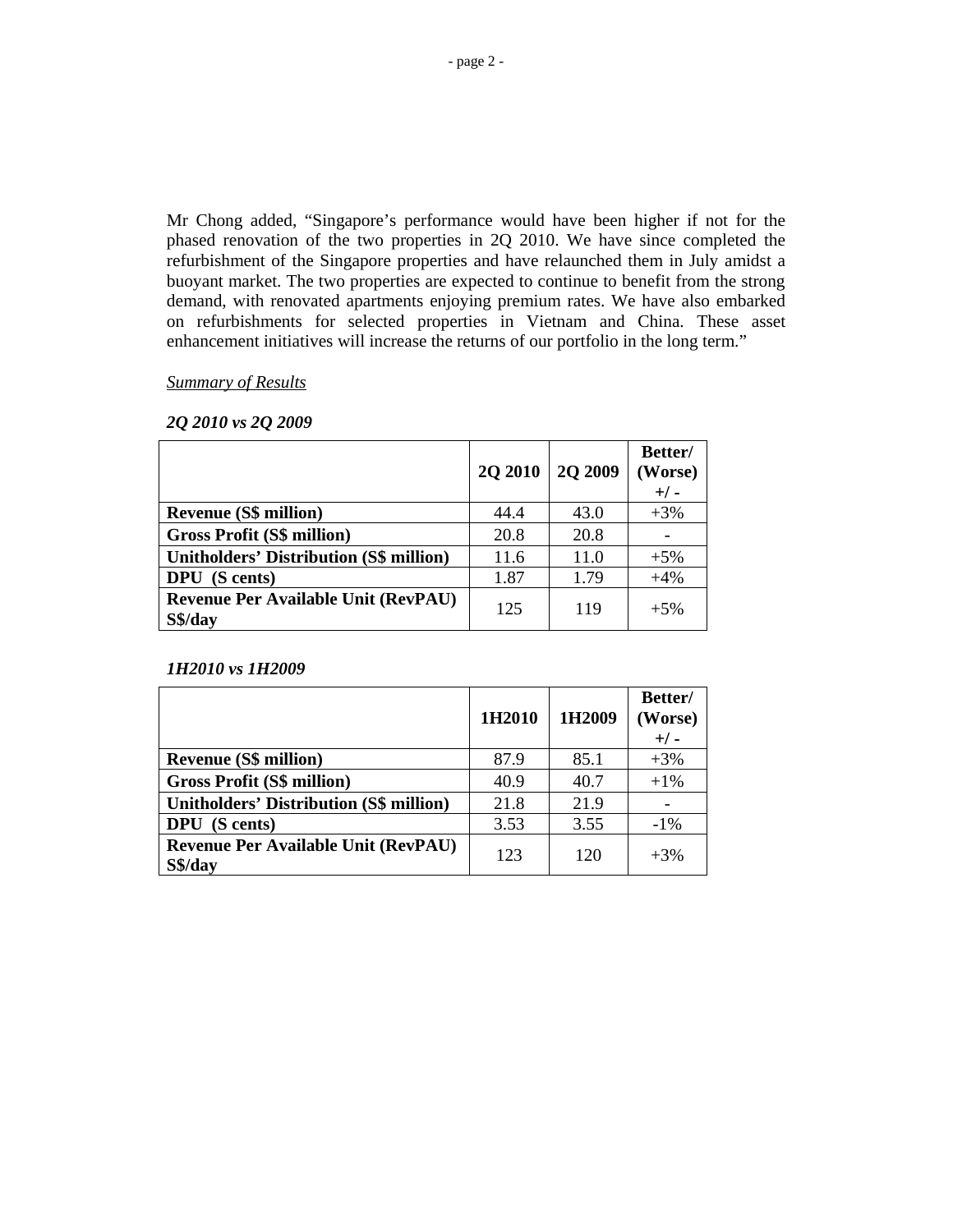#### **About Ascott Residence Trust**

Ascott Residence Trust (Ascott Reit) is the first Pan-Asian serviced residence real estate investment trust established with the objective of investing primarily in real estate and real estate-related assets which are income-producing and which are used or predominantly used, as serviced residences or rental housing properties in the Pan-Asian region.

Comprising an initial asset portfolio of 12 strategically located properties in seven Pan-Asian cities, Ascott Reit was listed with an asset size of about S\$856 million. Ascott Reit's portfolio has since expanded to a total asset value of S\$1.59 billion, comprising 38 properties with 3,644 units in 11 cities across seven countries.

Ascott Reit is managed by Ascott Residence Trust Management Limited, an indirect wholly-owned subsidiary of CapitaLand, one of Asia's largest real estate companies. For more information about Ascott Reit, please visit http://www.ascottreit.com.

#### Important Notice

The value of units in Ascott Reit and the income derived from them may fall as well as rise. Units in Ascott Reit are not obligations of, deposits in, or guaranteed by the Manager or any of its affiliates. An investment in the units in Ascott Reit is subject to investment risks, including the possible loss of the principal amount invested. The past performance of Ascott Reit is not necessarily indicative of its future performance.

This announcement may contain forward-looking statements that involve risks and uncertainties. Actual future performance, outcomes and results may differ materially from those expressed in forward-looking statements as a result of a number of risks, uncertainties and assumptions. Representative examples of these factors include (without limitation) general industry and economic conditions, interest rate trends, cost of capital and capital availability, competition from similar developments, shifts in expected levels of property rental income, changes in operating expenses, including employee wages, benefits and training, property expenses and governmental and public policy changes and the continued availability of financing in the amounts and the terms necessary to support future business. Investors are cautioned not to place undue reliance on these forward-looking statements, which are based on the current view of the Manager on future events.

Investors have no right to request the Manager to redeem their units in Ascott Reit while the units in Ascott Reit are listed. It is intended that unitholders may only deal in their units in Ascott Reit through trading on the SGX-ST. Listing of the units in Ascott Reit on the SGX-ST does not guarantee a liquid market for the units in Ascott Reit.

### **Issued by:**

**Ascott Residence Trust Management Limited**  8 Shenton Way, #13-01, Singapore 068811 Tel : (65) 6389 9388 Fax : (65) 6389 9399 Website: http://www.ascottreit.com